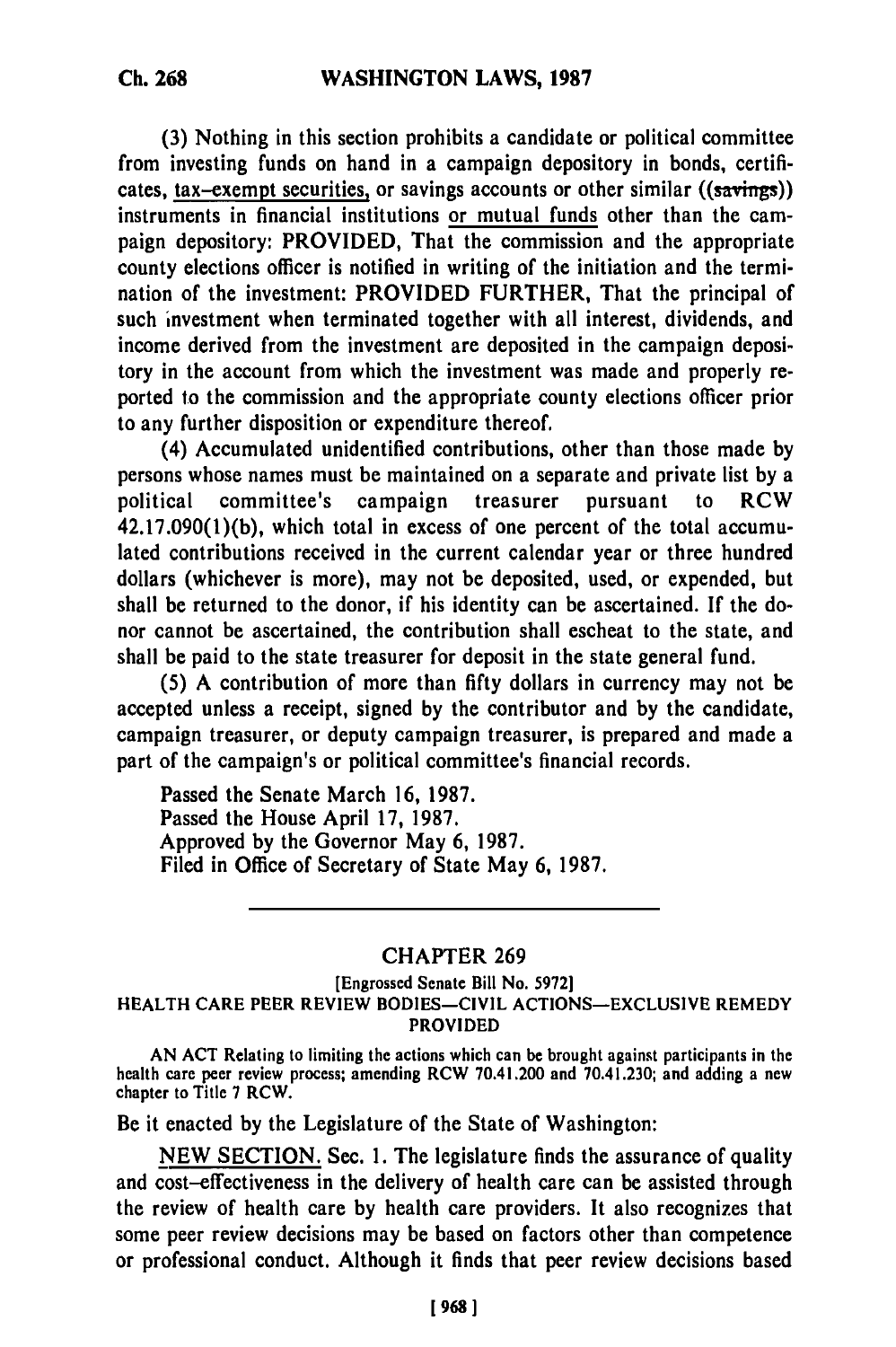on matters unrelated to quality and utilization review need redress, it concludes that it is necessary to balance carefully the rights of the consuming public who benefit **by** peer review with the rights of those who are occasionally hurt **by** peer review decisions based on matters other than competence or professional conduct.

The legislature intends to foreclose federal antitrust actions to the extent Parker v. Brown, **317 U.S.** 341 (1943), allows and to permit only those actions in sections 2 and **3** of this act.

**NEW SECTION.** Sec. 2. Pursuant to P.L. **99-660** Sec. 411(c)(2), Title IV of that act shall apply in Washington state as of the effective date of this section.

**NEW SECTION.** Sec. **3. (1)** This section shall provide the exclusive remedy for any action taken **by** a professional peer review body of health care providers as defined in RCW 7.70.020, that is found to be based on matters not related to the competence or professional conduct of a health care provider.

(2) Actions shall be limited to appropriate injunctive relief, and damages shall be allowed only for lost earnings directly attributable to the action taken **by** the professional review body, incurred between the date of such action and the date the action is functionally reversed **by** the professional peer review body.

**(3)** Reasonable attorneys' fees and costs as approved **by** the court shall be awarded to the prevailing party, if any, as determined **by** the court.

(4) The statute of limitations for actions under this section shall be one year from the date of the action of the professional review body.

**NEW** SECTION. Sec. 4. Nothing in this chapter limits or repeals any other immunities conferred upon participants in the peer review process contained in any other state or federal law.

Sec. **5.** Section 4, chapter **300,** Laws of 1986 and RCW 70.41.200 are each amended to read as follows:

**(1)** Every hospital shall maintain a coordinated program for the identification and prevention of medical malpractice. The program shall include at least the following:

(a) The establishment of a quality assurance committee with the responsibility to review the services rendered in the hospital in order to improve the quality of medical care of patients and to prevent medical malpractice. The committee shall oversee and coordinate the medical malpractice prevention program and shall insure that information gathered pursuant to the program is used to review and to revise hospital policies and procedures. At leas, one member of the committee shall be a member of the governing board of the hospital who is not otherwise affiliated with the hospital in an employment or contractual capacity;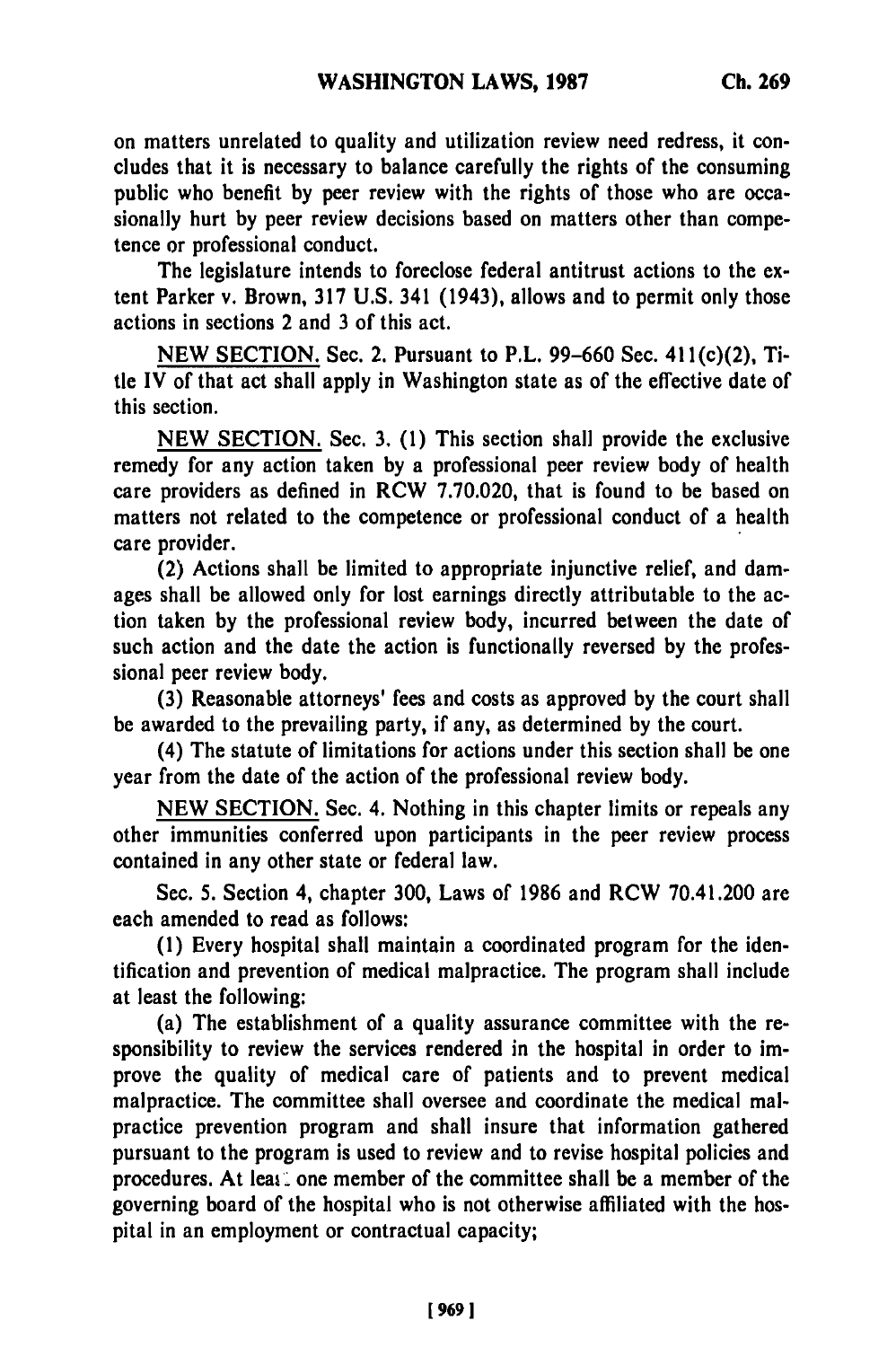**(b) A** medical staff privileges sanction procedure through which credentials, physical and mental capacity, and competence in delivering health care services are periodically reviewed as part of an evaluation of staff privileges;

(c) The periodic review of the credentials, physical and mental capacity, and competence in delivering health care services of all persons who are employed or associated with the hospital;

**(d) A** procedure for the prompt resolution of grievances **by** patients or their representatives related to accidents, injuries, treatment, and other events that may result in claims of medical malpractice;

(e) The maintenance and continuous collection of information concerning the hospital's experience with negative health care outcomes and incidents injurious to patients, patient grievances, professional liability premiums, settlements, awards, costs incurred **by** the hospital for patient injury prevention, and safety improvement activities;

**(f)** The maintenance of relevant and appropriate information gathered pursuant to (a) through (e) of this subsection concerning individual physicians within the physician's personnel or credential file maintained **by** the hospital;

**(g)** Education programs dealing with patient safety, injury prevention, staff responsibility to report professional misconduct, the legal aspects of patient care, improved communication with patients, and causes of malpractice claims for staff personnel engaged in patient care activities; and

(h) Policies to ensure compliance with the reporting requirements of this section.

(2) Any person who, in substantial good faith, provides information to further the purposes of the medical malpractice prevention program or who, in substantial good faith, participates on the quality assurance committee shall not be subject to an action for civil damages or other relief as a result of such activity.

**(3)** Information and documents, including complaints and incident reports, created, collected, and maintained about health care providers arising out of the matters that are ((subject to evaluation)) under review or have been evaluated **by** a review committee conducting quality assurance reviews are not subject to discovery or introduction into evidence in any civil action, and no person who was in attendance at a meeting of such committee or board shall be permitted or required to testify in any civil action as to the content of such proceedings. This subsection does not preclude: (a) In any civil action, the testimony of any person concerning the facts which form the basis for the institution of such proceedings of which the person had personal knowledge acquired independently of such proceedings; **(b)** in any civil action **by** a health care provider regarding the restriction or revocation of that individual's clinical or staff privileges, introduction into evidence information collected and maintained **by** quality assurance committees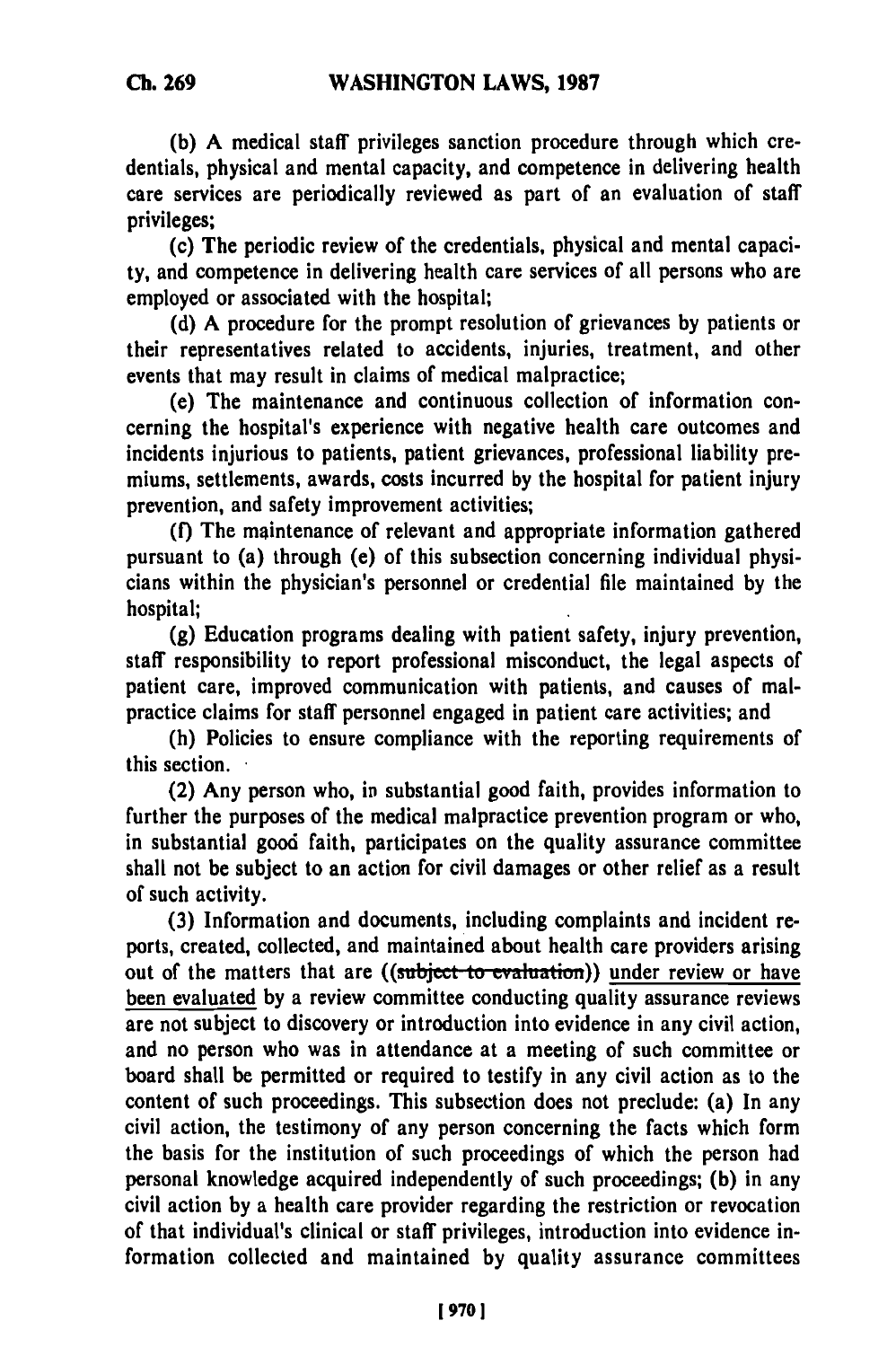regarding such health care provider;  $((\sigma r))$  (c) in any civil action, disclosure of the fact that staff privileges were terminated or restricted, including the specific restrictions imposed, if any; or **(d)** in any civil action, discovery and introduction into evidence of the patient's medical records required **by** regulation of the department of social and health services to be made regarding the care and treatment received.

(4) The department of social and health services shall adopt such rules as are deemed appropriate to effectuate the purposes of this section.

**(5)** The medical disciplinary board or the board of osteopathic medicine and surgery, as appropriate, may review and audit the records of committee decisions in which a physician's privileges are terminated or restricted. Each hospital shall produce and make accessible to the board the appropriate records and otherwise facilitate the review and audit. Information so gained shall not be subject to the discovery process and confidentiality shall be respected as required **by** subsection **(3)** of this section. Failure of a hospital to comply with this subsection is punishable **by** a civil penalty not to exceed two hundred **fifty** dollars.

**(6)** Violation of this section shall not be considered negligence per se.

Sec. **6.** Section **11,** chapter **300,** Laws of **1986** and RCW 70.41.230 are each amended to read as follows:

**(1)** Prior to granting or renewing clinical privileges or association of any physician or hiring a physician, a hospital or facility approved pursuant to this chapter shall request from the physician and the physician shall provide the following information:

(a) The name of any hospital or facility with or at which the physician had or has any association, employment, privileges, or practice;

**(b) If** such association, employment, privilege, or practice was discontinued, the reasons for its discontinuation;

(c) Any pending professional medical misconduct proceedings or any pending medical malpractice actions in this state or another state, the substance of the allegations in the proceedings or actions, and any additional information concerning the proceedings or actions as the physician deems appropriate;

**(d)** The substance of the findings in the actions or proceedings and any additional information concerning the actions or proceedings as the physician deems appropriate;

(e) **A** waiver **by** the physician of any confidentiality provisions concerning the information required to be provided to hospitals pursuant to this subsection; and

**(f) A** verification **by** the physician that the information provided **by** the physician is accurate and complete.

(2) Prior to granting privileges or association to any physician or hiring a physician, a hospital or facility approved pursuant to this chapter shall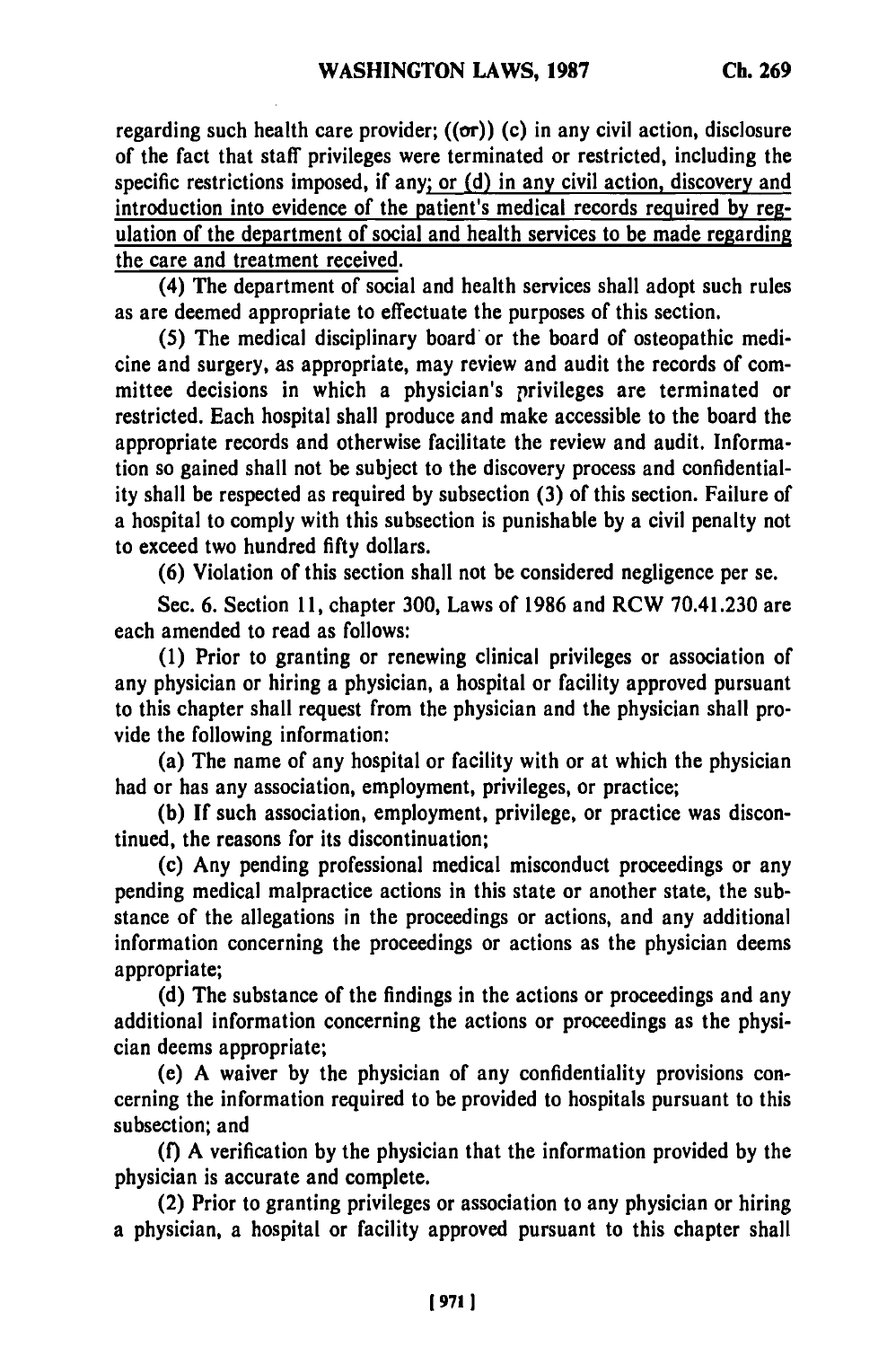request from any hospital with or at which the physician had or has privileges, was associated, or was employed, the following information concerning the physician:

(a) Any pending professional medical misconduct proceedings or any pending medical malpractice actions, in this state or another state;

**(b)** Any judgment or settlement of a medical malpractice action and any finding of professional misconduct in this state or another state **by** a licensing or disciplinary board; and

(c) Any information required to be reported **by** hospitals pursuant to RCW **18.72.265.**

**(3)** The medical disciplinary board shall be advised within thirty days of the name of any physician denied staff privileges, association, or employment on the basis of adverse findings under subsection **(1)** of this section.

(4) **A** hospital or facility that receives a request for information from another hospital or facility pursuant to subsections **(1)** and (2) of this section shall provide such information concerning the physician in question to the extent such information is known to the hospital or facility receiving such a request, including the reasons for suspension, termination, or curtailment of employment or privileges at the hospital or facility. **A** hospital, facility, or other person providing such information in good faith is not liable in any civil action for the release of such information.

**(5)** Information and documents, including complaints and incident reports, created, collected, and maintained about health care providers arising out of the matters that are ((subject to evaluation)) under review or have been evaluated **by** a review committee conducting quality assurance reviews are not subject to discovery or introduction into evidence in any civil action, and no person who was in attendance at a meeting of such committee or board shall be permitted or required to testify in any civil action as to the content of such proceedings. This subsection does not preclude: (a) In any civil action, the testimony of any person concerning the facts which form the basis for the institution of such proceedings of which the person had personal knowledge acquired independently of such proceedings; **(b)** in any civil action **by** a health care provider regarding the restriction or revocation of that individual's clinical or staff privileges, introduction into evidence information collected and maintained **by** quality assurance committees regarding such health care provider;  $((\sigma r))$  (c) in any civil action, disclosure of the fact that staff privileges were terminated or restricted, including the specific restrictions imposed, if any; or **(d)** in any civil action, discovery and introduction into evidence of the patient's medical records required **by** regulation of the department of social and health services to be made regarding the care and treatment received.

**(6)** Hospitals shall be granted access to information **held by** the medical disciplinary board and the board of osteopathic medicine and surgery

**19721**